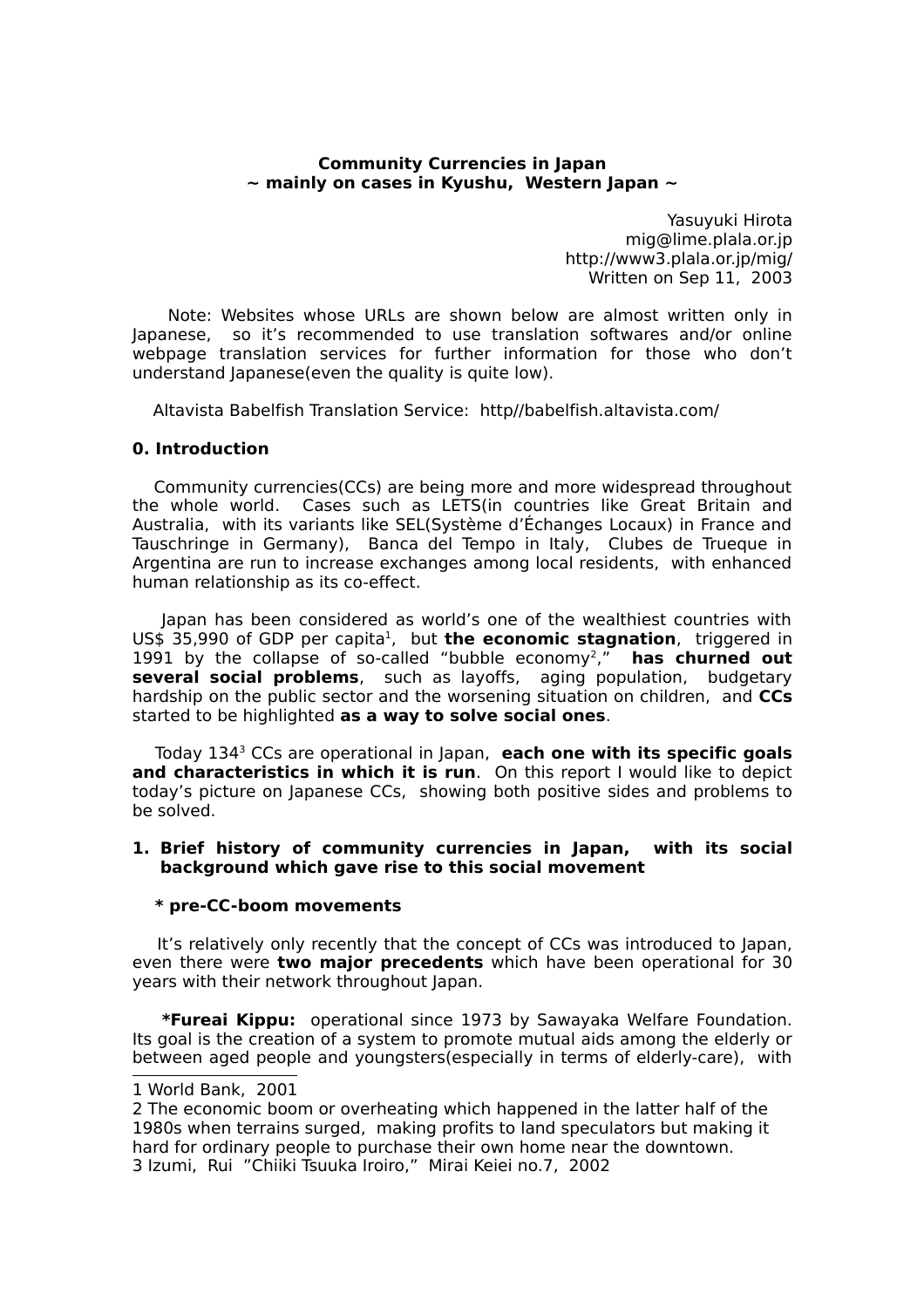more than 300 groups active. More information on this system is available at Bernard Lietaer's "The Future of Money<sup>[4](#page-1-0)</sup>," p. 201.

Website: http://www.sawayakazaidan.or.jp/

**\*Volunteer Labor Bank:** A grass-root movement by housewives which was born in 1973 by Teruko Mizushima to create a system free from the inequalities in the yen economy, exchanging their services and with "No inflation is found on labors. Let's make our labor a new money of love. Labor Bank's interest is friendship" as their motto. This bank has its national network of 170 branches and 1260 members as of July 2000, and is keeping their activities in a steady way.

Website: http://www.d4.dion.ne.jp/~v\_rougin/

### **\*Two trends which gave rise to CCs: "Ecomoney" by Toshiharu Kato and "Ende's Money-Go-Around" by NHK**

A few researchers had already noticed the importance of such movements, such as Ikuyo Kaneko on his book "Volunteer – another information society<sup>[5](#page-1-1)</sup>," but it's as late as in **the last few years of the 1990s when CCs started to be appreciated** even bit by bit.

The first one is **Toshiharu Kato**, then of the Ministry of Transportation and Industry, who showed his idea on the book "**Ecomoney** – from the (financial) big bang towards a human-friendly society." [6](#page-1-2) He was quite successful in attracting the attention of local governments, and as many as 60 groups,<sup>[7](#page-1-3)</sup> mainly by local governments but by other entities like coops and chambers of commerce as well, have been founded to study the possibility of introducing "Ecomoney" but with only six cases which are permanently operational.

It is worth accentuating that **the public sector plays by far more roles in terms of social services in Japan than in Western countries**. The first reason is that the Japanese religious groups are quite indifferent to social issues or considered to be harmful to the rest of the society. On top of that, Japanese people tend to think that it is the public sector's role, not their own one, to improve the social conditions. So local governments thought that it would be their role to start "Ecomoney" for the sake of local residents.

The reason Ecomoney is so little active can be explained because of the involvement of many local governments: Many of them become interested in Ecomoney as a way to improve the social services within their city or town or village, but only hold "experimental periods" as they feel obliged to run successfully, which means they are afraid of being accused by local residents in case their "Ecomoney" fails. Usually "experimental periods" lasts only for a couple of months, and only services are exchanged to prevent "Ecomoney" economy from invading Yen economy's domain.

The second one is a **TV show "Ende's Money-Go-Around,"** broadcast on

<span id="page-1-0"></span><sup>4</sup> Century, London, 2001.

<span id="page-1-1"></span><sup>5</sup> Iwanami-shinsho, Iwanami-shoten, 1992

<span id="page-1-2"></span><sup>6</sup> Nihon Keizai Hyoronsha, 1998

<span id="page-1-3"></span><sup>7</sup> http://www.ecomoney.net/begin/group.html , as of Sep 11, 2003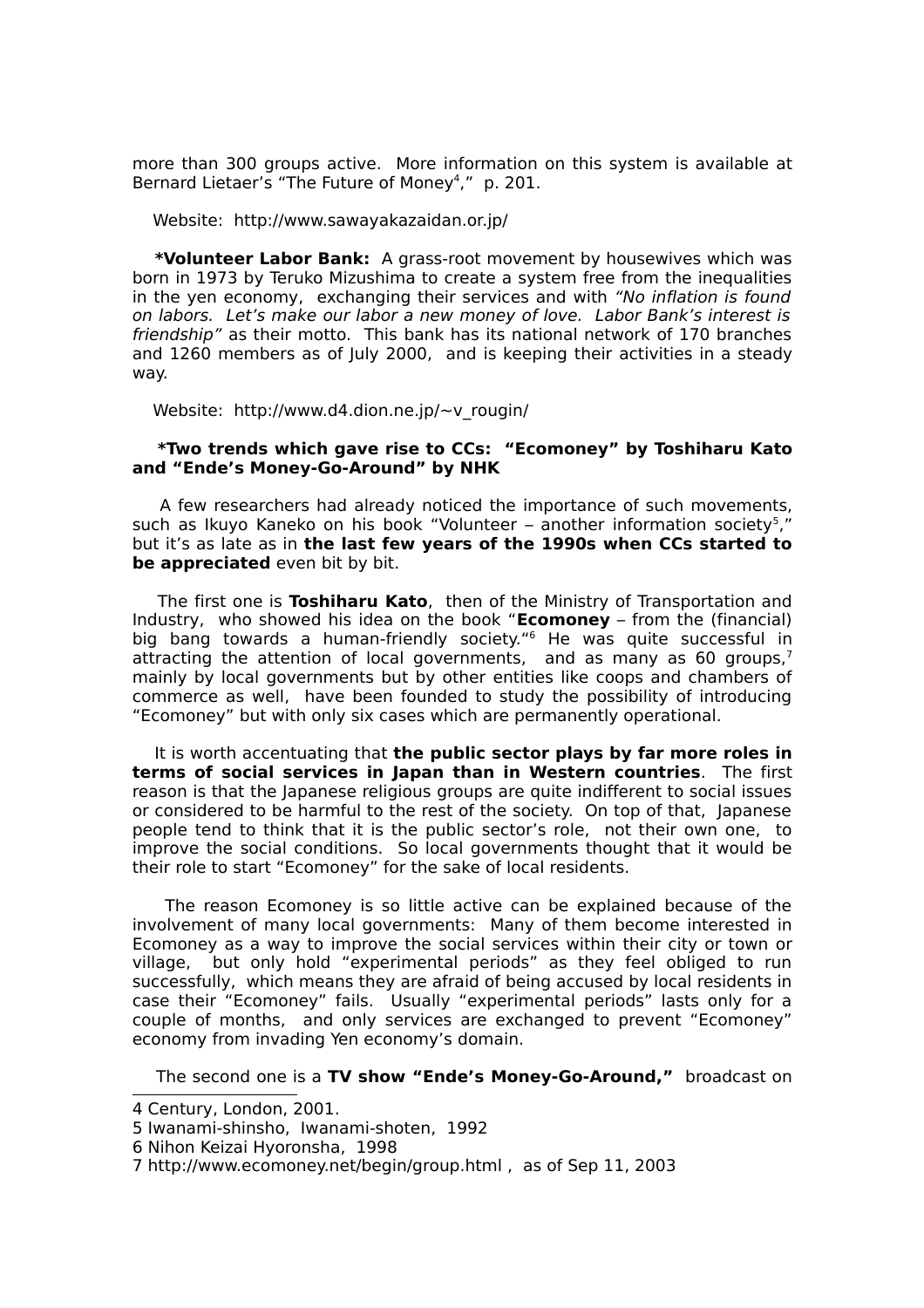May 4 and 5, 1999 on NHK BS-2. The original idea of this TV show was given by Michael Ende(1929 to 1995), one of Germany's most beloved storyteller with "Momo" and "The Neverending Story" as his masterpieces, as he was very concerned about the monetary issues. NHK, a Japanese broadcasting station similar to BBC in Great Britain, had a close relationship with him on its another TV series "Einstein Roman<sup>[8](#page-2-0)</sup>" on which Ende was invited as a critic of Einstein's viewpoint. This TV show starts with Ende's question as follows:

"So I suppose we should place the money again as a value which corresponds to the reality of the works and goods. And for this purpose everybody should think seriously on what's the core and what should be changed in the current monetary system. I think this is a crucial question which will determine if human beings can go on surviving in this planet or not. The point is the recognition that the money we pay to buy a bread at a bakery and the one we use at the stock market as capital are two types of different ones."

Ende goes on showing his economic view, telling that we can change the monetary system as it is we the human being who created it, and referring to Silvio Gesell<sup>[9](#page-2-1)</sup> as "the first man to think of it(monetary system)". The TV show presents Wörgl as a specific case for which Gesell's monetary theory was applied and visits several CC cases, such as Ithaca Hours, Tauschring in Halle, Germany and Wirbank in the Switzerland. This TV show was the first one in Japan to give clear ideas on CCs, and more and more grass-root groups, on top of Ecomoney advocates, referred to it. The same crew made two more TV shows, one on CCs in Japan and another on alternative banking systems, but with less impact on the Japanese society. It is very hard for me to understand why there is so little repercussion from Japanese people, nicknamed as "economic animal," in terms of alternative banking.

Further information on this TV show by the author

 In English: http://www3.plala.or.jp/mig/will-uk.html In Spanish: http://www3.plala.or.jp/mig/will-uk.html In Japanese: http://www3.plala.or.jp/mig/will-uk.html

### **\*Peanuts: the first Japanese CC with a huge influence on following ones**

The first Japanese CC which was born under the influence of Western CCs is Peanuts, by the non-profit Chiba Machidukuri Support Center<sup>[10](#page-2-2)</sup>. Kazuhiro Murayama, vice-representative of this non-profit, visited Great Britain in July 1999 to study how LETS are run, was shocked to see that they are used only among the poor, and tried to arrange the system of a country where "70% of people live their life indifferently from the national economy<sup>[11](#page-2-3)</sup>" before introducing it in Japan where "80% of Japanese people, of the middle class, are

<span id="page-2-2"></span>10 http://www.jca.apc.org/born/

<span id="page-2-3"></span>11 Murayama, Kazuhiko and Tsukada, Kozo, "Chiiki Tsuuka no Kanousei,

Peanuts Jissen Hokoku"(Report on Peanuts  $\sim$  Possibilities of local money), Chiba Machidukuri Support Center, p. 6

<span id="page-2-0"></span><sup>8</sup> Broadcast in 1991.

<span id="page-2-1"></span><sup>9</sup> Further information on Silvio Gesell will be given in English, French, German, Japanese and Spanish by the author at http://www3.plala.or.jp/mig/gesell/indexuk.html .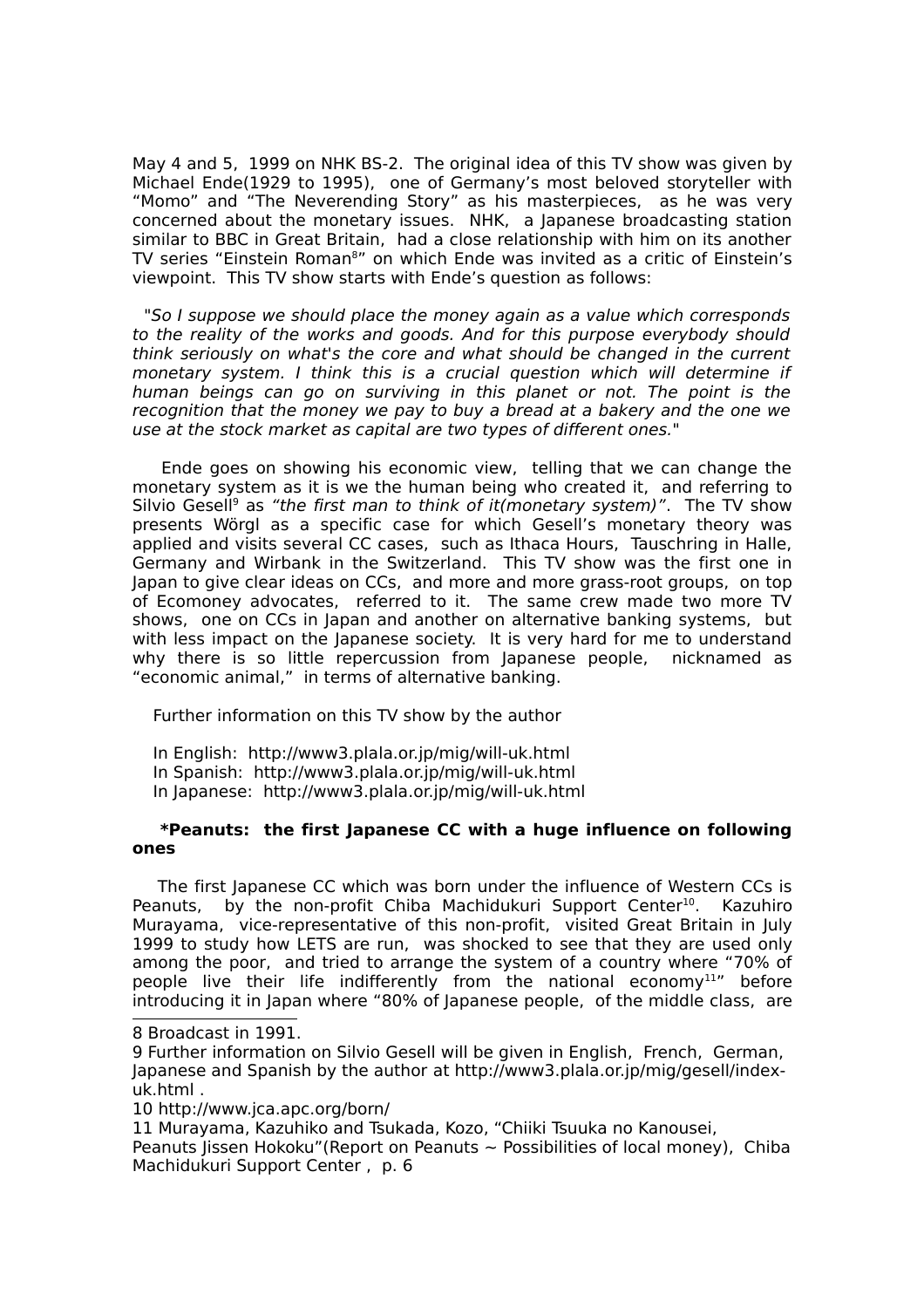affected by the national economy<sup>[12](#page-3-0)</sup>."

He talked with Yurinoki Shopping Street, near JR Nishi-Chiba Station, Chiba, to see the possibility to introduce his system, named "Peanuts" after Chiba's local product, but was only accepted by one of about 30 businesses. Makoto Kaiho, owner of the only business(barber), started to accept it as a way to promote his business, but realized that what is important for his business is "to keep the good human relationship with his customers," and Peanuts participants are happy to have new relationships which have been created thanks to it, for instance with an organic farmer and a non-profit.

Peanuts has been very influential on defining the default form of CCs in Japan: at first Peanuts used checks but they started to use booklets to register each transaction as they were afraid that the authorities would forbid this system by regarding checks as "counterfeits" of Japanese yen. This booklet system became the standard among Japanese  $CCs<sub>13</sub>$  $CCs<sub>13</sub>$  $CCs<sub>13</sub>$  with its both positive and negative side-effects.

### **2. Characteristics of CCs in Japan**

Japanese CCs have various characteristics compared with other countries which can be explained mainly by the difference of Japanese participants' viewpoint, by the different goal that they want to attain, and by the different social background.

### **\*Only one term is used to describe this movement, defining its character as well**

Today the only term in Japanese which is used to name CCs is "chiiki tsuuka." "Chiiki" stands for "area" and "tsuuka" for "currency," so it's natural that this impression that Japanese people have on hearing this term is quite different from what English-speaking people understand by "Local Exchange Trading System" or the general idea among Argentineans on "Club de Trueque"("Barter Club" in English).

This conceptual difference between Japanese and Western terms can be seen in several phenomena.

a. I have heard several times the expression to **"pay in CCs for voluntary activities,"** for instance paying in CCs for elderly-caring, sign-language translation and other social works just because not enough yen is available, and I have noticed that they are only thinking of applying the conventional idea of "money" into CCs **without taking into account the generic rule of CCs to "increase reciprocal trades."** I am not against this idea, but it is worrisome that those who think of starting CCs have no idea on which kind of services and/or goods can be obtained for volunteers with what they earned in CCs.

b. CCs are considered to be their community's own system, and they are only interested in forming their internal human relationship, **lacking**

<span id="page-3-0"></span><sup>12</sup> ibid.

<span id="page-3-1"></span><sup>13</sup> Strangely enough, most "Ecomoney" cases use bills like those of Ithaca Hours or Toronto Dollars.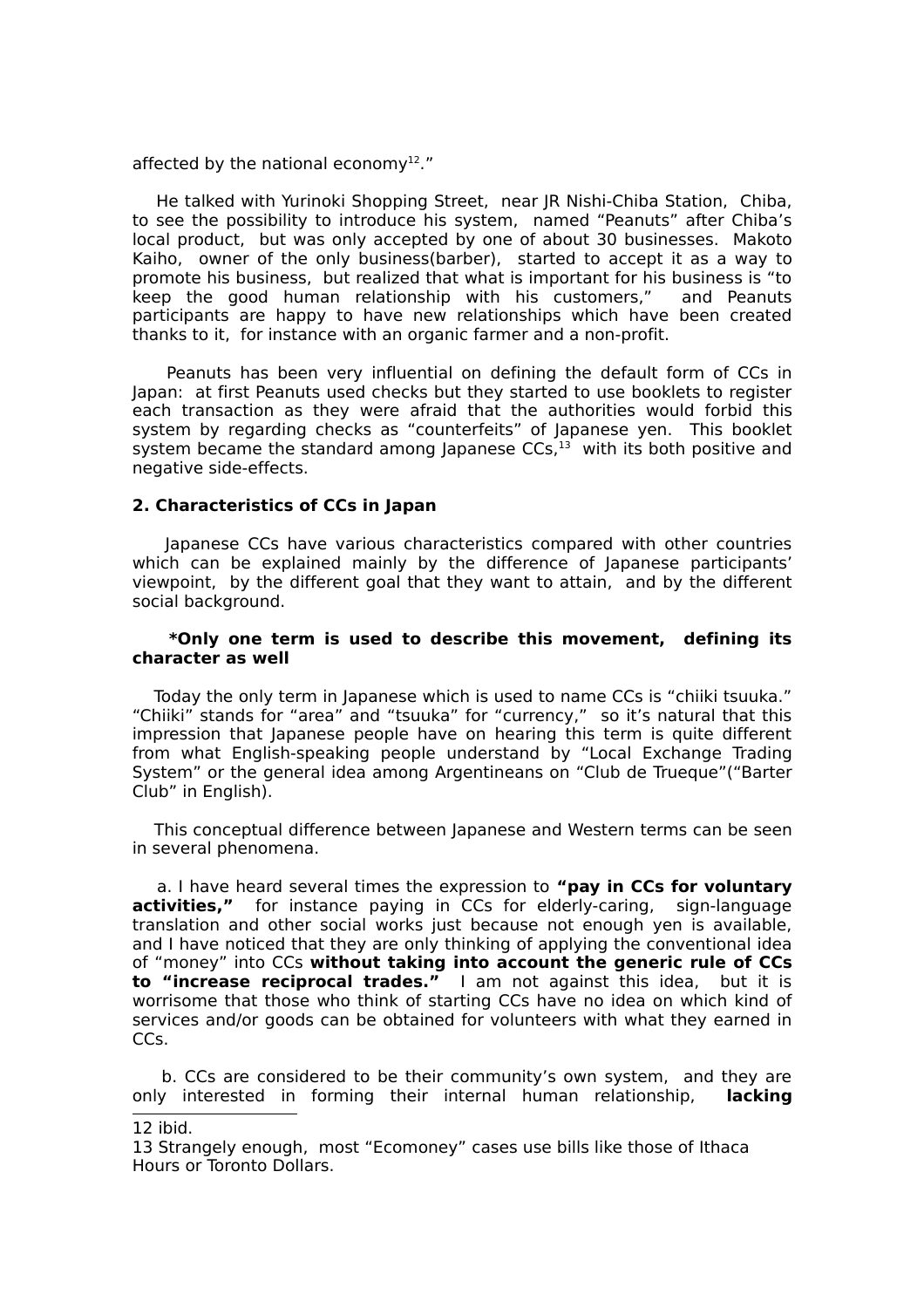**completely the idea of "InterLETS" and being little interested in interacting and/or communicating with other CCs**. On top of that most CCs are fed up with the amount of CC surveys done by researchers $^{14}$  $^{14}$  $^{14}$ , and tend to provide little information for outsiders.

### **\*Only social benefits are underscored**

In Japan most people who think of starting CCs are only interested in CCs' social benefits neglecting their economic ones. Japan's current economic hardship is affecting a huge variety of sectors, especially small and middlesized businesses as banks force them to repay the whole amount of their debts in advance refusing to offer new loans for them. Banks' hostile attitude towards small businesses is explained as a way to regain as much money as possible to fill up the losses by big companies who saw their assets severely decreased by the collapse of the "bubble-economy" after which lands' price dropped. The increase of unemployed or only temporarily-employed youngsters and laid-off middle-aged workers is one of the most serious social issues in Japan, but the relation between the unemployed and social services is still very weak, preventing CC promoters from applying its system for them.

# **\*CCs tend to be made to deal with a specific social issue**

As we will see below on specific CCs in Kyushu, each CC is created to deal with a social issue each community is afflicted with, for instance to improve the economic life of mental patients in case of Hanako and to attract more tourists in case of Yuro. What is good of this tendency is that CCs begin with a certain amount of steady members who, in many cases, know each other quite well, but we cannot ignore the negative effect of this tendency that those who are not interested in the specific issue find it hard to get involved with the group.

# **3. Operational specific cases in Kyushu**

I will try to depict main cases of CCs in Kyushu, Western island in Japan where I live, as each case is formed and operated for different purposes and it is quite difficult to sum them up.

# **a) YUFU (Yufuin, Oita Pref, shown as "yf" on the map above)**

YUFU is the first CC in Kyushu island in Yufuin, Oita. Yufuin, on a plateau, is well known as a booming place for sightseeing and as many as 4 million tourists visit this small town of only11,592 inhabitants while the tourism became popular only in the beginning of the 1990s. Another key industry for Yufuin is the SDF<sup>[15](#page-4-1)</sup> military base, and some U. S. military practices have been given

<span id="page-4-0"></span><sup>14</sup> One of such cases can be seen on a message on YUFU's website that says: "So many coverages by journalists and other people rush into us that our original activities and members' lives are severely disturbed. So we're very sorry to tell that we can't respond to coverages and/or visits. Nor can we deal with contacts for researches or graduation thesis which we receive almost everyday. Thank you for your comprehension."

<span id="page-4-1"></span><sup>15</sup> The Article 9 of the Japanese constitution, taken into effect in 1947, forbids the government to have military forces but the United States asked Japan to have the "Police Reserve," which would later become the Self-Defense Force to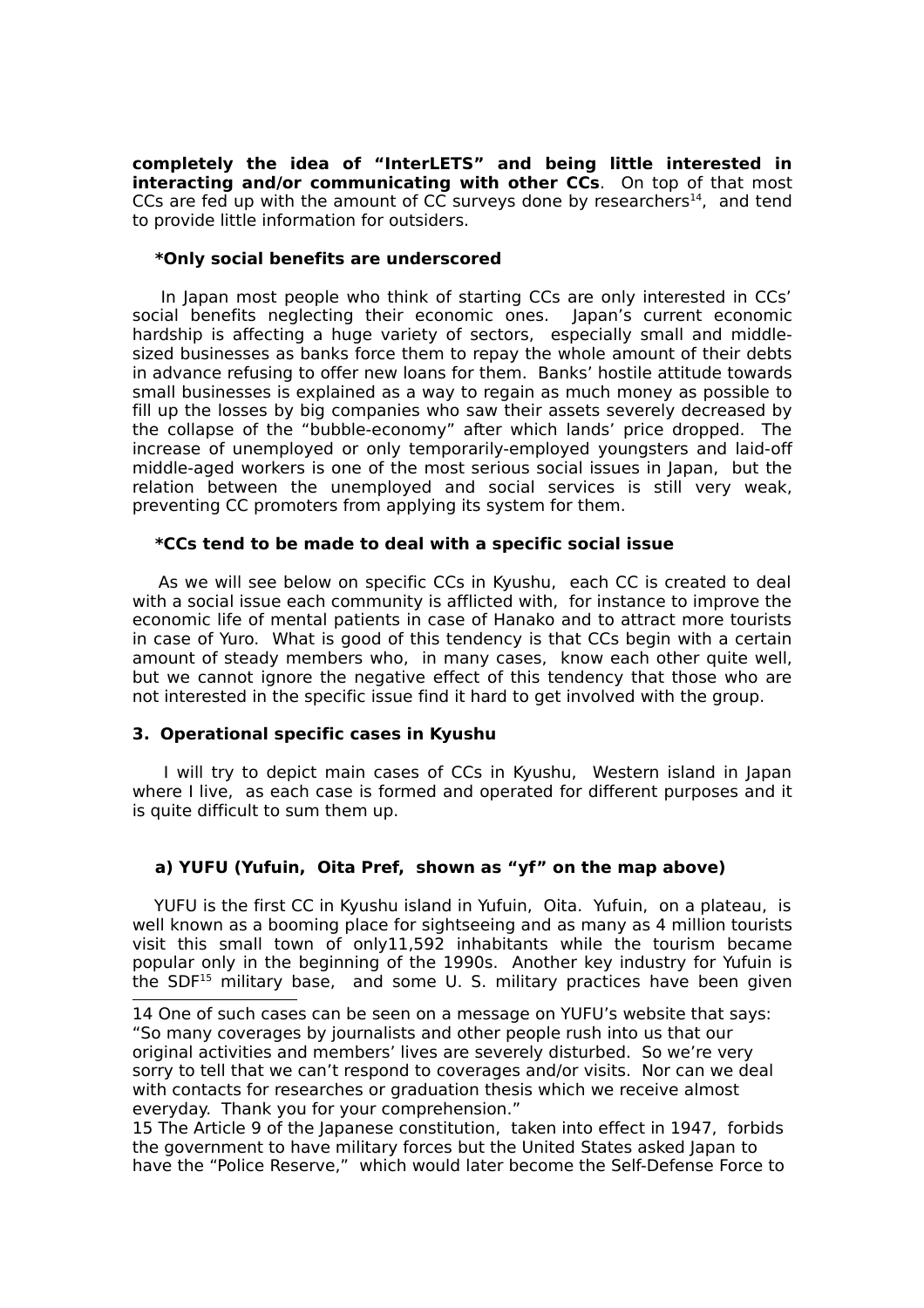there as well.

Ryuji Urata<sup>[16](#page-5-0)</sup>, who grew up there and runs a liquor shop, had been involved with several grass-root activities, such as Yufuin Movie Festival and Anti U.S. Military Practices Campaign, and realized that CCs can be used as an effective tool to **run an autarchy which would make them less dependent on monetary inflow from tourists and/or the military base**. Starting in 2000, it has more than 100 members within Yufuin, beginning to have their own farm and with their own room where an information board on trades is placed, some Yufu members gather to chat and/or spend some time in a relaxed mood.

At first YUFU used a booklet system but started to use "debt certificate" system<sup>[17](#page-5-1)</sup>. Here is the translation of the YUFU format.

Local Exchange Trading System for our symbiosis Date of issue: / / \_\_\_\_\_\_\_\_\_\_\_\_ YUFU I, ( issuer's name ), issue this ticket to ( receiver's name ) as my gratitude for him/her. I'd like to pay back this gratitude to a YUFU members at any chance. Note:

This system allows each member to issue their own ticket and has reduced YUFU office's works significantly. Nowadays this "debt certificate" is mainly used among YUFU members, dispensing the offerer to have the booklet with himself/herself to register the transaction as the purchaser can issue his/her debt certificate on the spot.

Website: http://www.coara.or.jp/~yufukiri/letsyufu/

### **b) Yoka Yoka (Hakata Area, Fukuoka, Fukuoka Pref.)**

The second oldest CCs in Kyushu is held in Hakata area, traditional commercial downtown of Fukuoka City. This area, famous for its festival "Hakata Gion Yamakasa" which constitutes the identity of Fukuoka city, prospered until 1950s by dozens of wholesale stores, but the golden age ended when such stores moved to the suburbs in 1960s. Takashi Futami, researcher at ABC Research & Design, proposed the introduction of a CC at the Naraya City Planning Committee as a means to **promote mutual aids among residents within this area**, and it was officially started on August 08, 2001 after three months' experimental period(March to May). Currently some 60 members join

be in charge of defending Japan from attacks from outsiders.

<span id="page-5-0"></span><sup>16</sup> His website is found at http://www.coara.or.jp/~yufukiri

<span id="page-5-1"></span><sup>17</sup> This system was proposed by Eiichi Morino, of Gesell Research Society of Japan, as a way to find a solution to the conventional system which imposes a lot of works to the central office. Further information is available at http://home.debitel.net/user/RMittelstaedt/Money/watto-e.htm (in English) and/or at http://home.debitel.net/user/RMittelstaedt/Money/watto.htm (in German)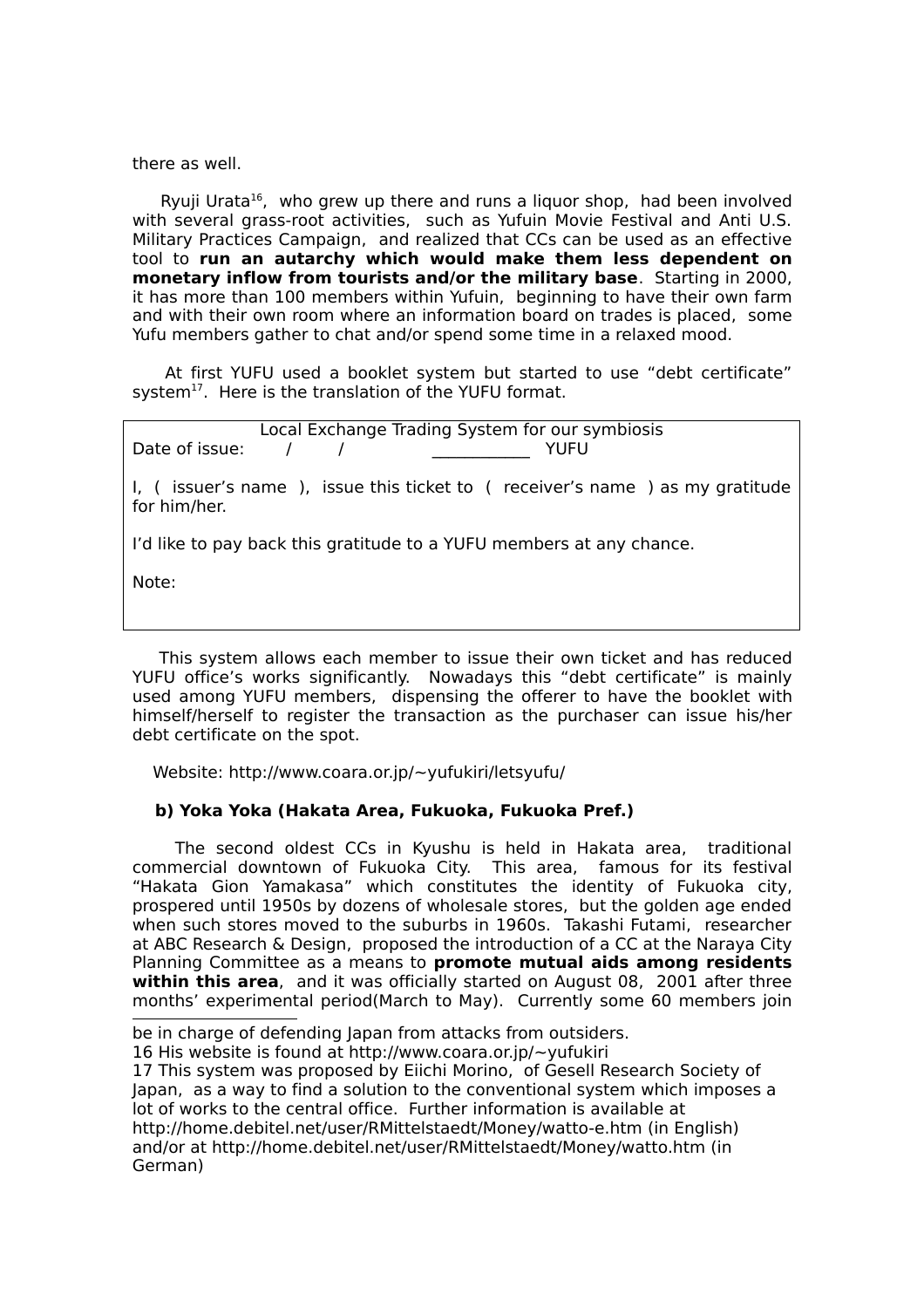this group and use this system for mutual aid and trades of second hand goods which can be found at its office.

Website: http://www3.coara.or.jp/~yoka

### **c) Coal (Omuta, Fukuoka Pref.)**

Omuta, once prospered for the coal mining, is now the city with the hugest percentage of aged population(65 years or older) among cities with more than  $100.000$  inhabitants<sup>[18](#page-6-0)</sup>, and there it is urgently needed to improve the welfare service for the elderly. Coal, of course named after the area, was founded in May 2001 among social volunteers as a way to **facilitate mutual aids**, and is trying to make it accepted at local businesses as well.

Website: http://call-oomuta.hp.infoseek.co.jp/

## **d) Fuku (Nakatsu, Oita Pref.)**

In Nakatsu, Northern Oita, traditional downtown is now facing with the hardship as two shopping malls have been built not near from it. Many shoppers go only to malls without dropping by the traditional shopping street, and **local businesses decided to start their C**C(named "FUKU" after Yukichi Fukuzawa, local philosopher and founder of Keio University whose figure is shown on the 10.000 yen bill) as a way to **attract customers to them**, on top of promoting mutual aids among residents. Begun in February 2002, member shops hold some events in which Fukus are given away.

Website: http://fukuuchi.hp.infoseek.co.jp/

### **e) Hanako (Kawanabe, Kagoshima Pref.)**

Kawanabe is a unique town in Kagoshima, Southern Kyushu, in the sense that Kodama Hospital, for **people with mental diseases**, is trying to enable patients to live in harmony with local residents. Several facilities have been built where more freedom is entitled to patients, a shop "Moe" opened to allow them to make ends meet, and a CC, called "Hanako," started in March 2001 to **provide them with another tool to promote trades and mutual aids**.

Website: http://www.minc.ne.jp/~moe-moe/hanako.htm

### **f) Yuro (Beppu, Oita Pref.)**

Beppu had been much more attractive than its neighbor Yufuin for a variety of hot springs, but started to receive less visits due to its outdated style of tourism. Tatsuo Kurita, owner of a live house and eager for the community activities, learned the concept of CCs and came up with the idea to make use of it to **attract more visitors**. The system started in spring 2003, Yuro(means "road of the hot spring" but of course in unison with Euro in tribute to the visit of Bernard Lietaer who played an important role in the initial stage of ECU planning) tickets are used rather as coupons than CC(to be circulated within

<span id="page-6-0"></span><sup>18</sup> According to the national census done on Oct 01, 2000 the percentage of aged population(65 years and older) is 25.2% in Omuta while the national average is 17.3%.